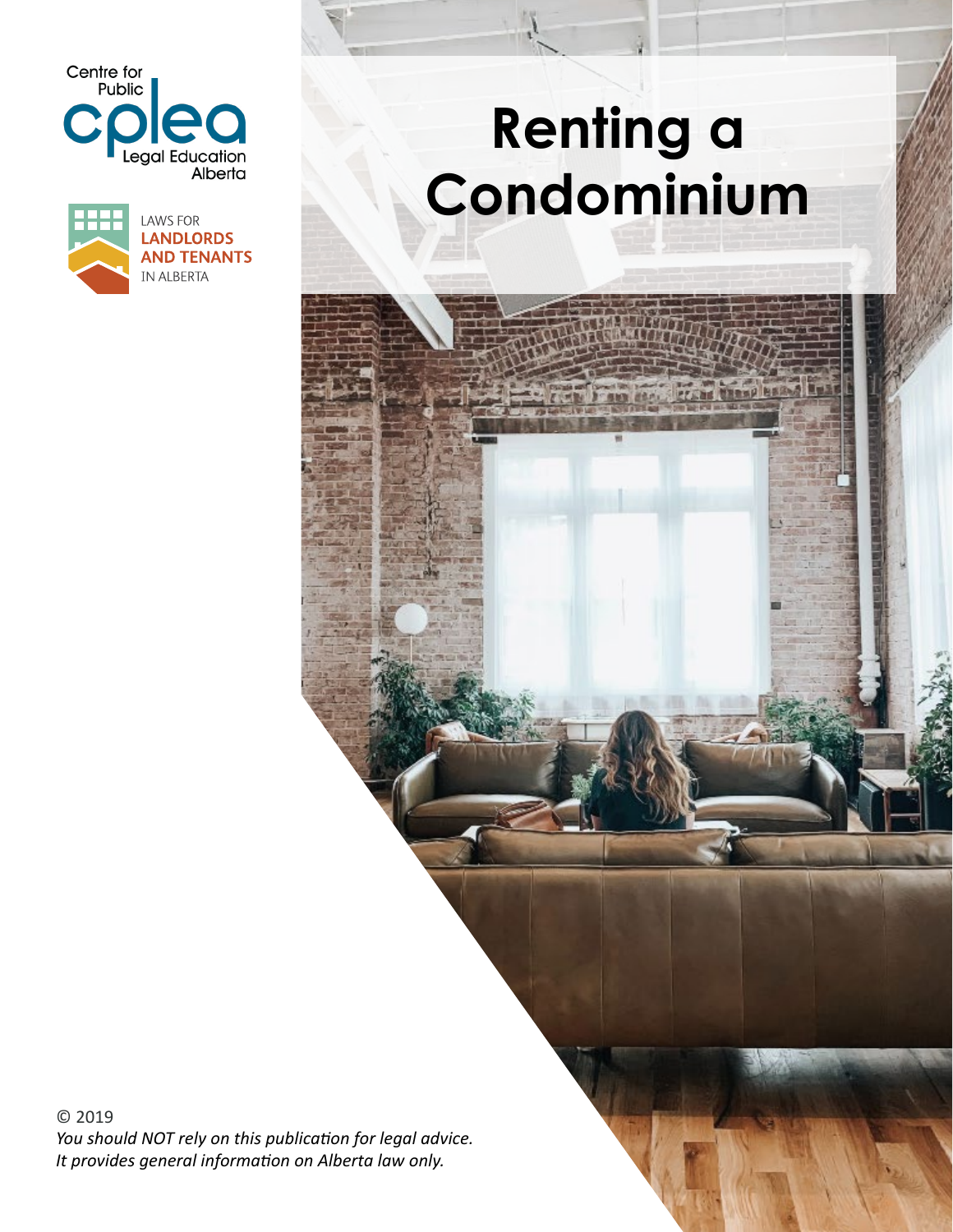Cover Photo by Derick McKinney from Unsplash. Phone Icon by Negative Space from Pexels.

The contents of this publication are provided as general information only. **It is not legal advice.** If you have a legal problem, you should consult a lawyer.

The information contained in this publication was correct at the time it was produced. Be aware that there may have been subsequent changes which make the information outdated at the time you are reading it. The Legal Resource Centre of Alberta will not be responsible for any loss arising from reliance on or action taken (or not taken) as a result of this information.

We would like to thank the **Alberta Real Estate Foundation** for generously funding the Residential Tenancies Legal Information Program.



We would like to thank the **Alberta Law Foundation** and the **Department of Justice Canada** for providing operational funding, which makes publications like this possible.



© 2019

**Legal Resource Centre of Alberta Ltd.**, Edmonton, Alberta Operating as: **Centre for Public Legal Education Alberta**

The Legal Resource Centre of Alberta Ltd., operating as the Centre for Public Legal Education Alberta, is a non-profit organization whose mission is to help people understand the law as it affects their everyday lives. We develop plain language booklets, presentations, and other learning materials to help people recognize and respond to their legal rights and responsibilities. We have a variety of programs, and provide legal information and referrals on many legal topics.

For more information, please visit www.cplea.ca.



### **What is a condominium?**

Legally, a condominium refers to a type of property ownership. When a person buys a condominium, they get:

- Full ownership of the condo unit
- Shared ownership of the common property (also known as tenants in common co-ownership)

A condominium unit ("condo") is space where an owner has exclusive title and ownership. The common property is the area of the building or complex that is used by everyone. Some examples of common property are interior hallways and stairways, and sometimes exterior sidewalks and roads. All of the condo owners own the common property together.

Another feature of a condominium is that there is a condominium corporation ("corporation"). The corporation consists of all the individuals who own units in the condominium complex. The corporation is run by the condominium's board of directors (the "board"). The directors are elected by the condo owners at each Annual General Meeting in accordance with the *Condominium Property Act* and the corporation's bylaws. The board is responsible for the operation of the condominium. For example, the board is responsible for enforcing the condominium's bylaws, and for maintaining the condominium's common property.

### **What laws in Alberta relate to renting a condo?**

In Alberta, the rental of a condo is covered by the *Residential Tenancies Act* ("*RTA*") and the *Condominium Property Act* ("*CPA*").

The *RTA* is provincial legislation that outlines the rights and responsibilities of most landlords and tenants in Alberta. The law includes rules about:

- the responsibilities of landlords and tenants
	- how landlords and tenants can end the tenancy agreement
	- security deposits
	- inspection reports
	- what landlords and tenants can do if things go wrong

The *CPA* is provincial legislation that covers matters relating to the regulation of condominiums. The *CPA*  outlines the rights and responsibilities of tenants, owners, the condominium corporation, and the board. For example:

- the obligation of a tenant to obey the condominium bylaws
- the notice period and circumstances under which the board can evict a tenant
- the obligations that a condo owner has to the corporation and the board

## **Renting a Condominium**

Renting a condominium is different than renting an apartment or a house. If you are a tenant in a condominium, you should know what laws you have to follow.

This publication will help you understand the laws in Alberta that relate to renting a condominium.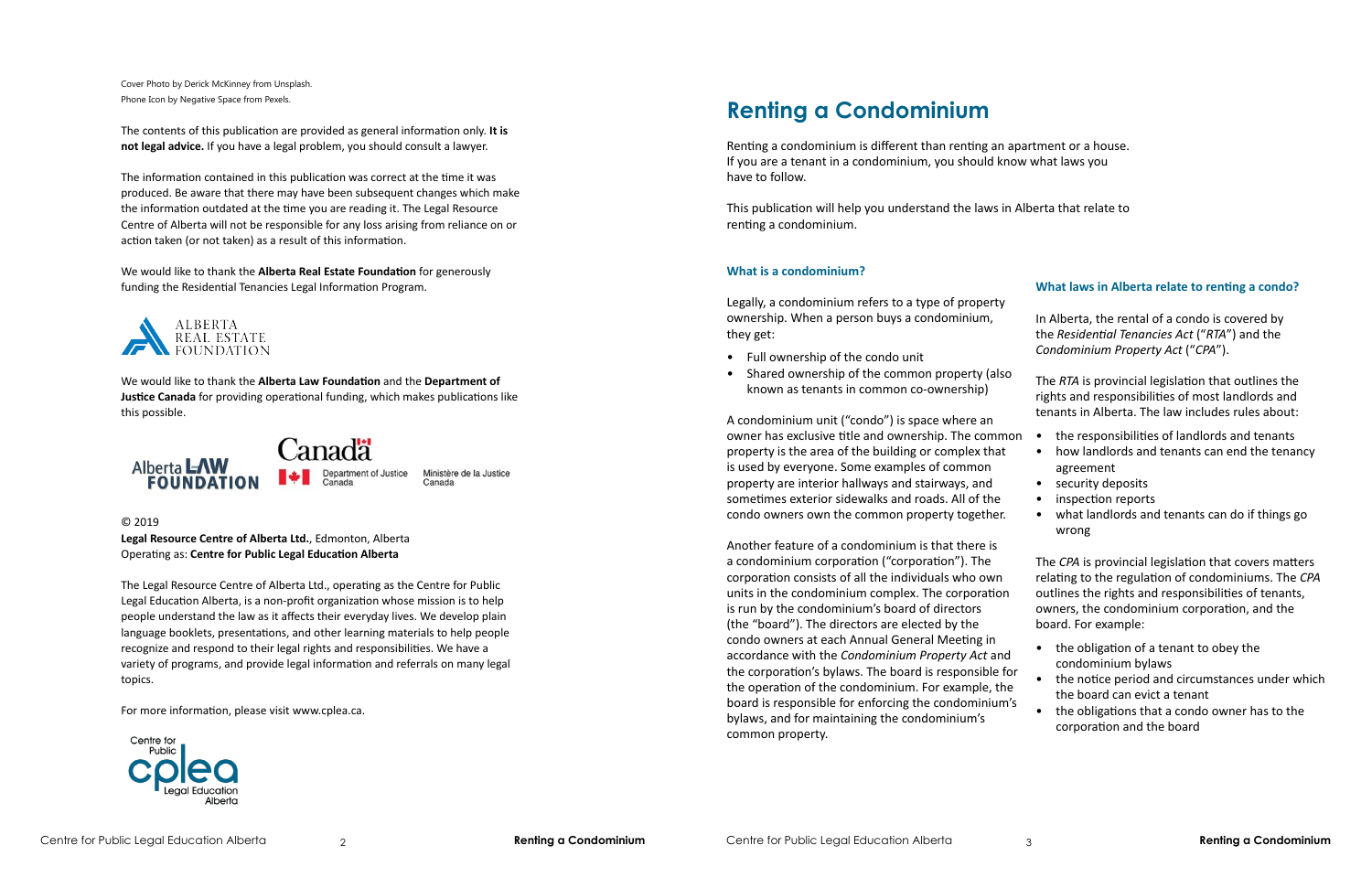#### **What are condominium bylaws?**

*• The fees that you have to pay might be different:*

Your lease should clearly state who is responsible for paying the condo fees. Condo fees are money paid to the condo corporation to cover the cost of repairing and maintaining common property, administrative expenses, insurance, and to maintain the reserve fund. Either you or your landlord can pay these fees, and there should be a term in your lease that addresses who is responsible to pay.

*• The obligations you have might be different:*

The corporation must maintain insurance to protect common property and condominium units (in conventional condominiums) against loss resulting from destruction or damage. However, the condominium corporation's insurance does not protect your personal possessions or liability. As such, you should have your own insurance on the contents of your unit.

**Tip:** to learn more about residential tenancies law, go to **www.landlordandtenant.org**

To learn more about condominium property law, go to **www.condolawalberta.ca**

### **What should I do if I have a problem with my landlord?**

The *RTA* is administered by Service Alberta, so many rental issues can be dealt with through Service Alberta's Consumer Contact Centre. Before you contact the Consumer Contact Centre, you should make sure that you have taken every step that you can to deal with and understand the problem that you are facing. You may need to contact a different government department if a certain law has been broken. For example, health and sanitation issues are dealt with by your health authority.

You should also remember that when you rent a condo, the *CPA* will apply and you will have to abide by the condominium's bylaws. For example, the board can serve you with written notice to give up possession of the unit in certain circumstances—even if your landlord does not give you notice and even if your landlord wants to keep you as a tenant.

Other Alberta laws may apply, depending on the problem that you are having with your landlord.

### **Is renting a condominium different from renting an apartment?**

Yes, renting a condo is different than renting an apartment.

- *• The laws that you must obey are different:*
	- When you rent an apartment, you are bound by your promises in the lease and by the *RTA*. When you rent a condo, you are bound by your lease, the *RTA*, the *CPA*, and the condominium's bylaws.

The *CPA* allows the board to evict a tenant in particular situations, such as when a tenant causes damage to the common property or violates the condominium's bylaws. You should make sure that you know all of the condominium's rules and bylaws.

Condominium bylaws govern how the condominium corporation is run. They often address matters such as what a condo owner, and a tenant, can and cannot do with their unit and the common property. For example, the bylaws may restrict what pets may be kept in the building. The bylaws are enforced by the board. Tenants must obey the bylaws or else they can be evicted by the board.

A condominium corporation may impose rules in addition to bylaws. Rules often supplement the bylaws. For example, the bylaws may state that unit owners require approval of the condominium board to have pets. Supplementary rules may outline what type of pets are allowed, how big they can be, how many each owner can have, etc.

Before signing a rental agreement, tenants should review the condominium bylaws and rules.



Photo by ErikaWittlieb from Pixabay

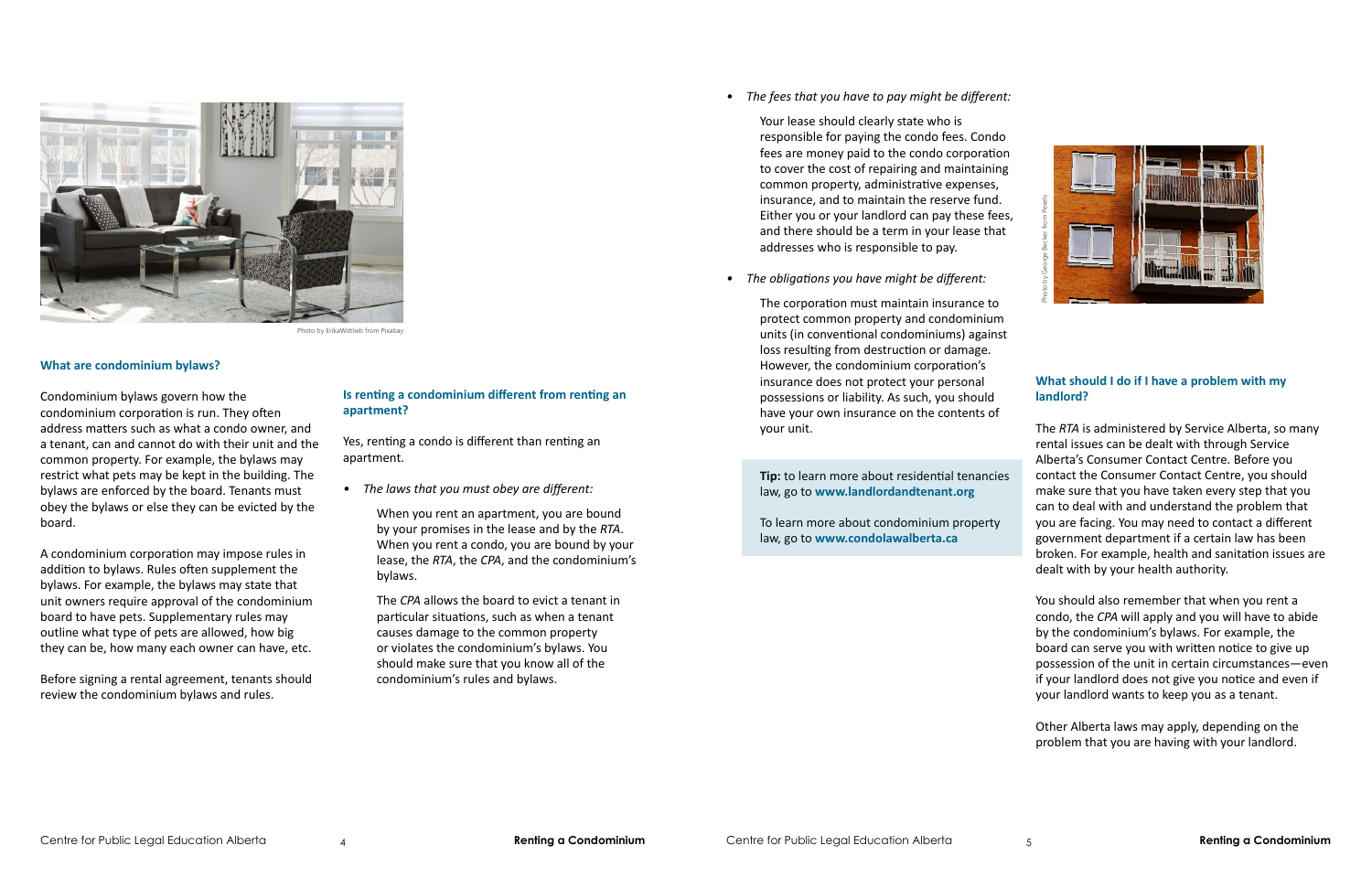

### **Contacts: Information, Advice and Assistance**

### **Legal Clinics**

**Community Legal Centre** 780-702-1725 *www.eclc.ca*

**Lethbridge Legal Guidance** 403-380-6338 w.lethbridgelegalguidance.ca

Clinics provide legal information and advice. Legal advice may be free of charge to tenants who meet a clinic's income guidelines.

> **Statuber Legal Services of Edmonton** 780-492-2226

**Grande Prairie Legal Guidance** 780-882-0036 *www.gplg.ca*

*www.slsedmonton.com*

**Student Legal Assistance (Calgary)**  403-220-6637 *www.slacalgary.com*

| <b>Calgary Legal Guidance</b><br>403-234-9266<br>www.clg.ab.ca                                                           | Edm<br>780-<br><b>WWW</b>         |
|--------------------------------------------------------------------------------------------------------------------------|-----------------------------------|
| <b>Central Alberta Community Legal Clinic</b><br>Legal clinics in Central Alberta.<br>Call for hours and eligibility.    | Gran<br>780-<br><b>WWW</b>        |
| Central Alberta: 403-314-9129<br>Fort McMurray: 587-674-2282<br>Lloydminster: 587-789-0727<br>Medicine Hat: 403-712-1021 | Leth<br>403-<br><b>WWW</b>        |
| www.communitylegalclinic.net                                                                                             | <b>Stud</b><br>780-<br><b>WWW</b> |
|                                                                                                                          | <b>Stud</b><br>403-               |

### **Government and Court Services**

**Provincial Court (Civil)** *albertacourts.ca/pc*

**Court of Queen's Bench** *albertacourts.ca/qb/home*

### **Resolution Court Administration Service (RCAS) Contact Centre**

RCAS is a group of programs and services offered by the Government of Alberta in collaboration with the courts of Alberta.

1-855-738-4747

### **Legal Advice**

### **Law Society of Alberta Lawyer Referral Service**

Provides the names of three lawyers. Each lawyer to provide half-hour consultation free of charge.

Toll Free: 1-800-661-1095 In Calgary: 403-228-1722 *www.lawsociety.ab.ca/public/lawyer-referral*

### **Court Based Legal Advice Programs**

If you are living in Edmonton or Calgary, Civil Claims Duty Counsel or the Queen's Bench Court Assistance Program operating out of the Edmonton Law Courts and Calgary Courts Centre are available. Volunteer lawyers through these programs provide free legal advice and information on court procedures on certain days of the week.

| <b>Civil Claims Duty Counsel at the Provincial Court</b> |
|----------------------------------------------------------|
| Edmonton<br>www.pbla.ca/resourcebank/attachment.275137   |
| Queen's Bench Court Assistance Program                   |

Edmonton *www.pbla.ca/resourcebank/attachment.275133*  **Civil Claims Duty Counsel at the Provincial Court Calgary** *www.pbla.ca/resourcebank/attachment.275136*

**Queen's Bench Court Assistance Program Calgary** *www.pbla.ca/resourcebank/attachment.275132*